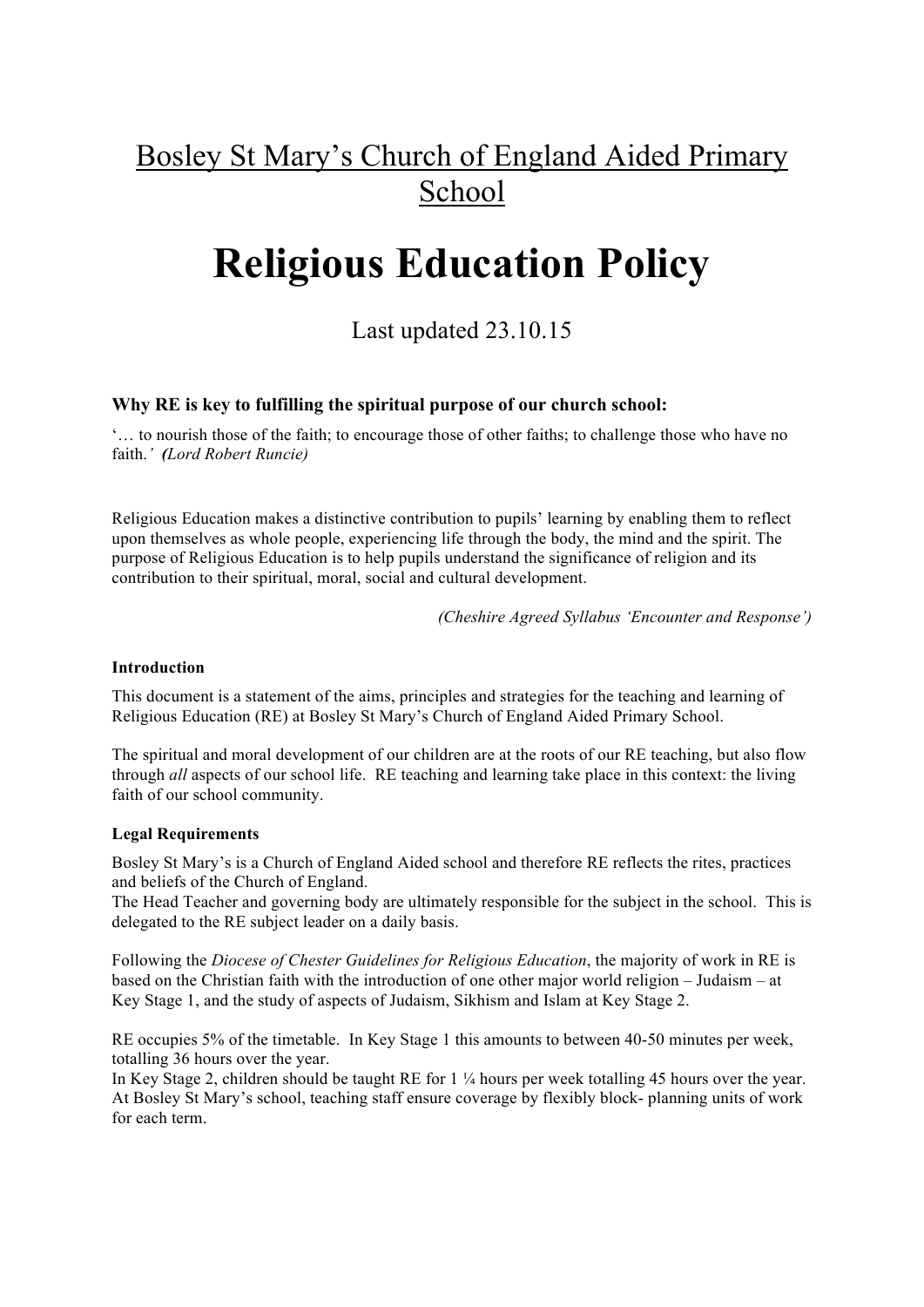#### **Withdrawals**

Parents have a right by law to withdraw their children from the RE curriculum. If this happens, our school will be responsible for the supervision of withdrawn pupils with regard to health  $\&$  safety, and providing alternative work.

#### **Our aims**

We help our pupils to:

- **explore the great questions of life and death, meaning and purpose**
- **reflect critically on the claims of truth in Christian belief**
- **see how the truth of Christianity and the teaching of Jesus are relevant in today's pluralist society**
- **find reason for hope and security in a troubled world**
- **develop the skills to handle Biblical texts**
- **become active citizens, serving their neighbour**
- **develop a sense of themselves as unique, significant and precious**

#### **What we do**

#### **A.T.1** *Learning about Religion*

**….***to gain knowledge and understanding of the beliefs and practices of Christianity in particular and world religions in general.*

#### **A.T.2** *Learning from Religion*

#### **……***developing the capacity and skill to respond thoughtfully to and evaluate what they learn about religions.*

#### **Through our teaching we:**

- provide a course of RE within the framework of the *Diocese of Chester Guidelines for Religious Education* appropriate to the educational needs of the children in our school, at their different stages of development and in our whole-key stage class setting.
- contribute to the spiritual, social and moral development of the school as a caring community and our pupils as individuals.
- provide, model and encourage experience of Christian life and worship.
- encourage an understanding and appreciation of the rich diversity of religious belief and practice both globally and in British society today.

#### **We also model and encourage children in our school:**

- to grow in awareness of others through learning activities involving sharing and co-operation and to develop trust and respect for others.
- to think about their own sense of purpose in life and to embark on a personal life-journey of faith.
- to learn something of the religious experiences of others.
- to develop their own beliefs, values and ideals in the light of their experiences.
- to develop respect for other people, their beliefs and their life-styles.
- to develop an enquiring attitude towards religion and to explore activities of prayer and worship.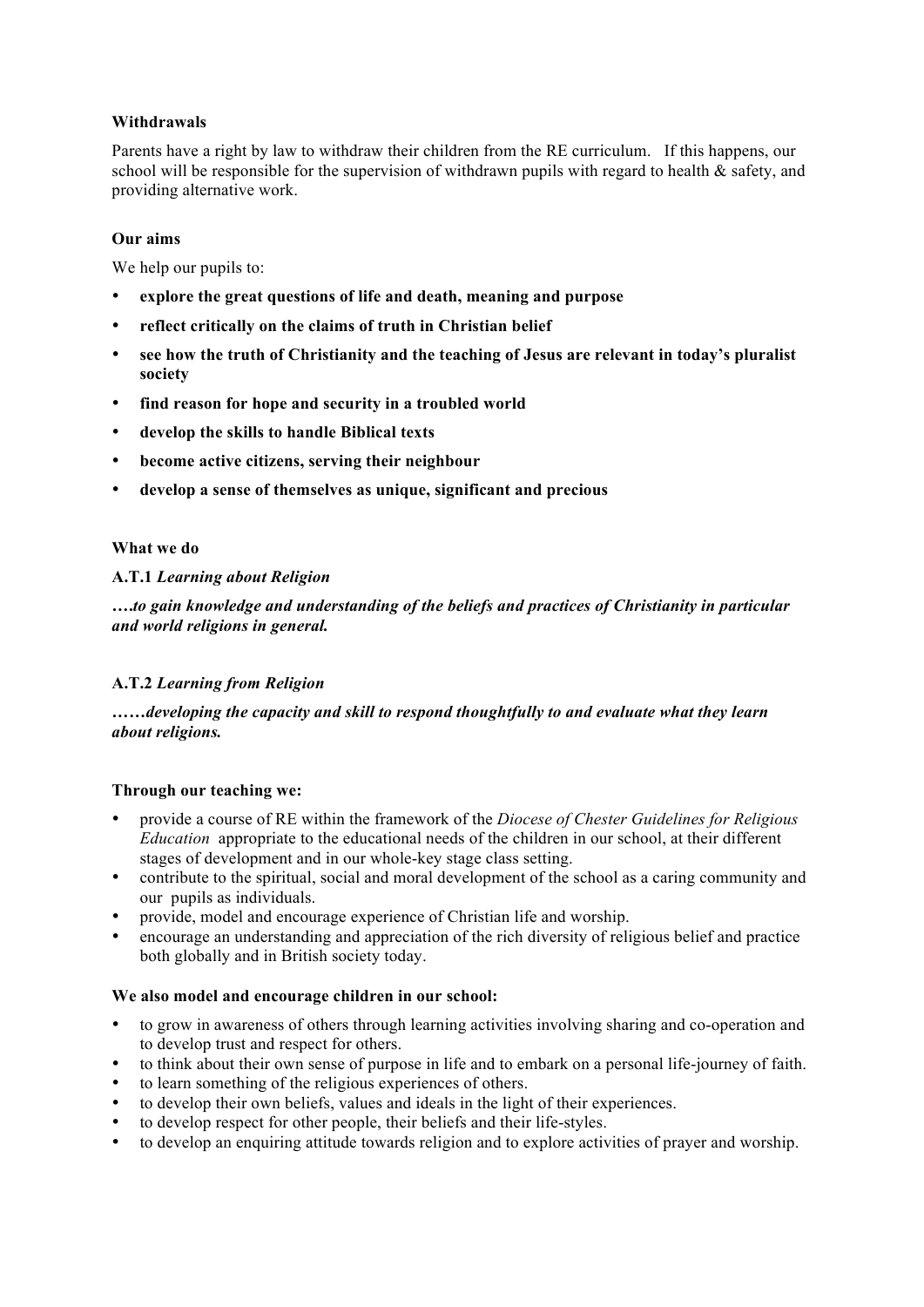#### **How do we do it?**

- RE is delivered through a two-year rolling whole-school plan which we have written in consultation with the Diocesan Advisor to suit our whole-key stage class setting. It is underpinned by the *Diocese of Chester Religious Guidelines for Religious Education* and tailored to the church calendar. This overview sets out which units or theme, should be studied by each class term by term and ensures progression.
- RE is usually taught as a discrete subject although the approach may vary: for example in Key Stage 1 it is sometimes appropriate to integrate some areas of the RE programme into a general topic with a thematic approach or integrated with other subjects as appropriate, for example, Geography, History and SMSC.
- RE is mainly taught by the class teacher and may be supported from time to time by clergy from local churches and other visiting speakers.
- RE is usually taught in a whole-class setting including discussion, activities, questioning and reflection in small groups and individually.
- Visits to local places of worship, such as our local churches of different Christian denomination and Chester Cathedral; a local Sikh temple; a Manchester mosque and synagogue all take place within the units of our curriculum.
- Our approach to RE is enquiry-based and to help us develop this, we use a variety of multisensory teaching and learning styles:
	- $\Diamond$  teacher presentations, role-play/drama and story-telling  $\Diamond$  outside speakers with relevant experience
	- outside speakers with relevant experience
	- $\Diamond$  workshops, including visiting theatre companies  $\Diamond$  questions & answer sessions, discussions and deb
	- $\Diamond$  questions & answer sessions, discussions and debates individual and group research
	- individual and group research
	- ◊ interrogating photographs, pictures, artefacts and other sources: primary source material wherever possible
	- ◊ ICT: film, CDs and PCs, both to research and communicate ideas
- RE resources are reviewed and updated regularly considering budgetary constraints.
- Classroom support is welcomed under the guidance of the teacher, eg. skilled individuals and parents.
- INSET will be included with the School Development Plan. External INSET will reflect budgetary constraints. Free local Network meetings with the RE advisor are attended by the RE co-ordinator.

#### **Special Educational Needs.**

Children with special educational needs are fully included, working alongside the other children in their group as in other curriculum areas, but differentiation in activities, approach, language and expected outcome will be appropriate to the varying needs in the class.

#### **Equal Opportunities**

Religious Education as an essential part of the curriculum should be relevant, worthwhile and accessible to all. Our underpinning aim is to express that all pupils are loved and valued by God as part of creation.

We aim to help the children in our school to respect themselves and to be sensitive to the needs of all others.